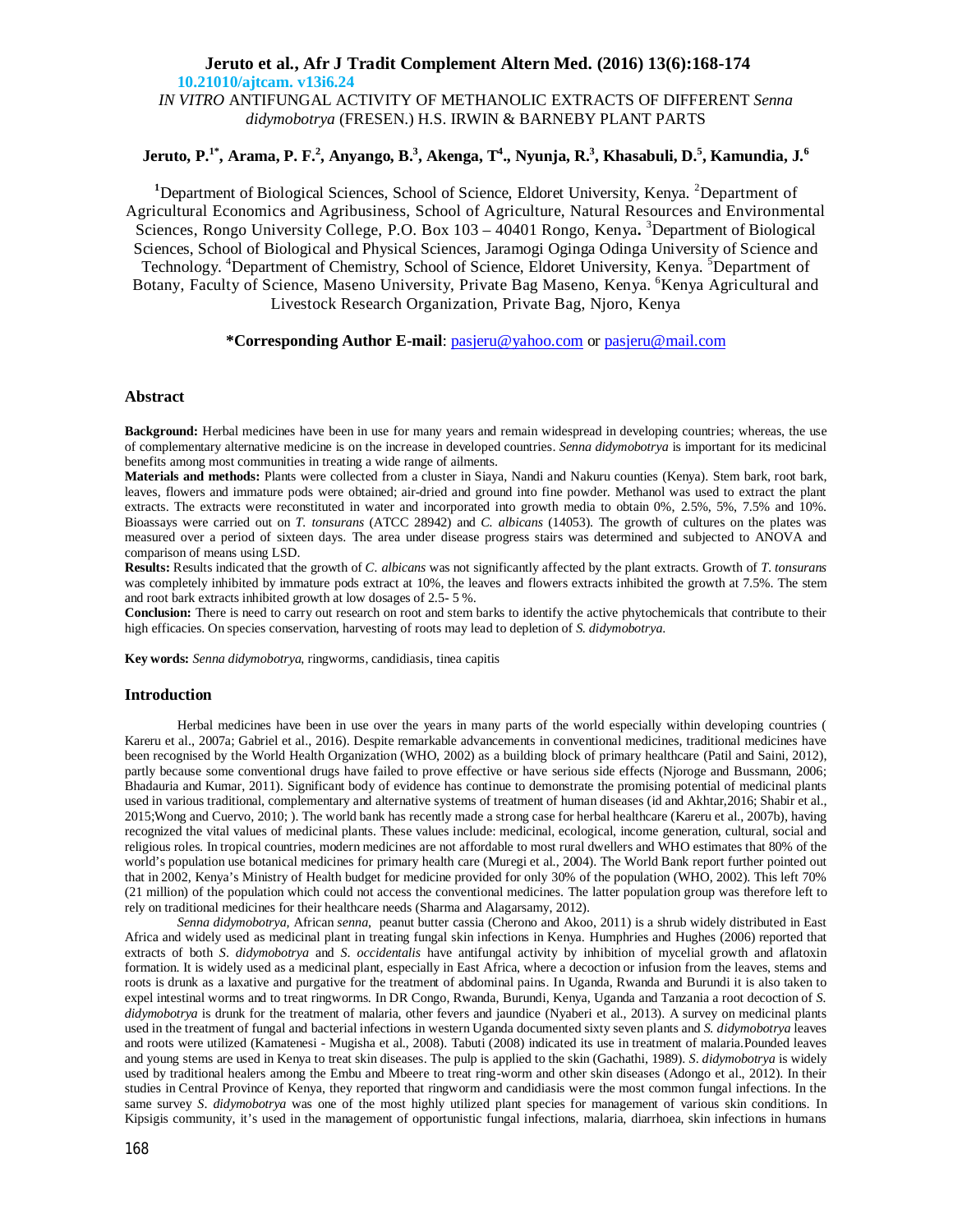### **10.21010/ajtcam. v13i6.24**

(Bii et al., 2003 and Korir et al., 2012). The objective of this study was to assess, *in vitro*, the efficacy of different concentrations of *S. didymobotrya* plant extracts on the fungal species *Candida albicans* and *Trichophyton tonsurans* disease causative agents of candidiasis and tinea capitis respectively*.*

### **Materials and Methods**

Plant samples were collected from three geographic regions (locations) in Kenya. These were Uyawi-Miandhe in Siaya county, Ndurio in Nandi county and Rongai in Nakuru county. These areas represent the different ecological zones that *Senna* was found to be growing in the wild. The samples were collected following standard and ethical procedures (WHO, 2003). At each location, 20 mature plants from a cluster were selected. From these plants samples of the young leaves, flowers, stem bark, immature pods and root barks were obtained and separately packed in gunny bags. Samples were dried under a shade at  $25 - 30^{\circ}$  C for two weeks. Dried samples were shredded using an electric hammer mill before grinding using the laboratory Willy mill at 800 rpm.

### **Extraction**

The methanolic extraction was carried out according to methods described by Kigondu et al*.* (2009) with modifications. Using an electric analytical beam balance, 1000 grams of powdered dried plant part was weighed. At each time, 42.25 g was placed in soxhlet apparatus wrapped in a filter paper and distilled with absolute methanol. The extracted subsamples were mixed in a conical flask then placed in a rotary vacuum evaporator in a water bath at  $40^{\circ}$ C to recover the solvent (methanol) and concentrate the crude extract. The semi-solid extract was placed in sterile beaker and left in the laminar flow hood for 24 hours for complete evaporation of the solvent. The total yield of the solid crude extract was weighed and put in a tightly screwed capped glass containers and stored in the refrigerator at 4°C prior to use for biological assays.

Potato dextrose agar (PDA) and sabouraud dextrose agar (SDA) were prepared according to manufacturers' instructions. After autoclaving at 121 $^{\circ}$ C for 15 minutes each medium was allowed to cool to 50 $^{\circ}$ C. Using a sterile measuring cylinder, 100 ml of medium was measured and poured into 100 ml Erlenmeyer flasks placed in the laminar flow hood.

The constitutions of the extracts were carried out according to methods of Akanwariwiak et al. (2012) and Chad (2013) with modifications. Using analytical balance, 2.5 g, 5 g, 7.5 g and 10 g of crude extract was weighed and placed in sterile beakers. Five millilitres of warm sterile water was then added to the solid extract to reconstitute it. Each of the reconstituted extract was added into 100 ml of respective medium in a conical flask, stirred and let to stand at  $40-50^{\circ}$ C for 30 min. The positive control consisted of ketoconazole (Keto) incorporated at 10µg/ml of media (Heeres et al., 1979).The medium in each flask was poured in four petri dishes (replicates).

The test microorganisms: (a) *Candida albicans* (ATCC 1405) and (b) *Trichophyton tonsurans* (ATCC 28942) were obtained from Kenya Medical Research Institute (KEMRI), Kisumu, Kenya.*Candida albicans* was cultured in potato dextrose agar (PDA) while *T. tonsurans* was grown in sabouraud dextrose agar (SDA). Fungal cultures were obtained from the plates and a spore suspension of the respective isolate was prepared. Inoculum was placed in 50ml sterile distilled water in a test tube. From this, serial dilution was made to  $10^{-3}$ . Using a haemocytometer slide the spore concentration in the last dilution was determined. The concentration was adjusted to10 $8$  spores/ml. From each spore suspension of the two fungal species, 50 µl of the inoculum was inoculated as a drop on the respective agar medium. The experiment had four replicates in a completely randomized design. The diameters of the growing colonies were measured at an interval of four days. Four observations were made.

#### **Data analysis**

The diameter (mm) of the colony size were used to calculate the actual surface area  $\text{(mm}^2)$  covered by the pathogen. The disease areas for the different observations were summarized using the area under disease progress stairs (AUDPS) (Simko and Piepho, 2012):

$$
AUDPS = AUDPC + \left[\frac{y_1 + y_n}{2} \times \frac{D}{n-1}\right]
$$

Where AUDPC is area under disease progress curve given with formula;  $AUDPC = [\frac{1}{2} Obs_1 t_1 + Obs_2 t_2 + Obs_3 t_3 + \frac{1}{2}Obs_4 t_4]$ Where:

 $y_l$  and  $y_n$  are assessments at the first and last observations respectively.

 $D = t_n$ -  $t_1$  (when observations are performed at every time unit, then  $D = (n - 1)$ )

 $t_1$ ,  $t_2$ ,  $t_3$  and  $t_4$  are the time intervals of the first, second, third and the fourth observation.

*Obs1, Obs2, Obs<sup>3</sup>* and *Obs4* are first, second, third and fourth observation respectively.

*n*is the total number of observation.

The AUDPS was subjected to Analysis of Variance (ANOVA) and comparison of means was carried out on all data using SAS (SAS statistical package Release 8.02 copy 1999 – 2001). Means were separated by the use of the least significant difference and compared at  $P = 0.05$  for significance. The values are represented as means for AUDPS. Paired t - test was used for reporting the p value and significance with respect to the control.

#### **Results**

Results presented in Table 1 below indicated that in Nandi County, root bark yielded the highest percentage of crude extract of 34.8%. This was significantly different ( $P < 0.05$ ) from the yield of the other plant parts. Immature pods yielded 8.1% and were the lowest extraction from the location. In Nakuru County, the leaves crude extract was highest at 33.2%. Immature pods produced 5.5% crude extract. Samples obtained from Siaya county showed that root bark yielded the highest amount of crude extract of 30.4% whilst flowers and immature pods yielded 1.6% and 6.9% respectively.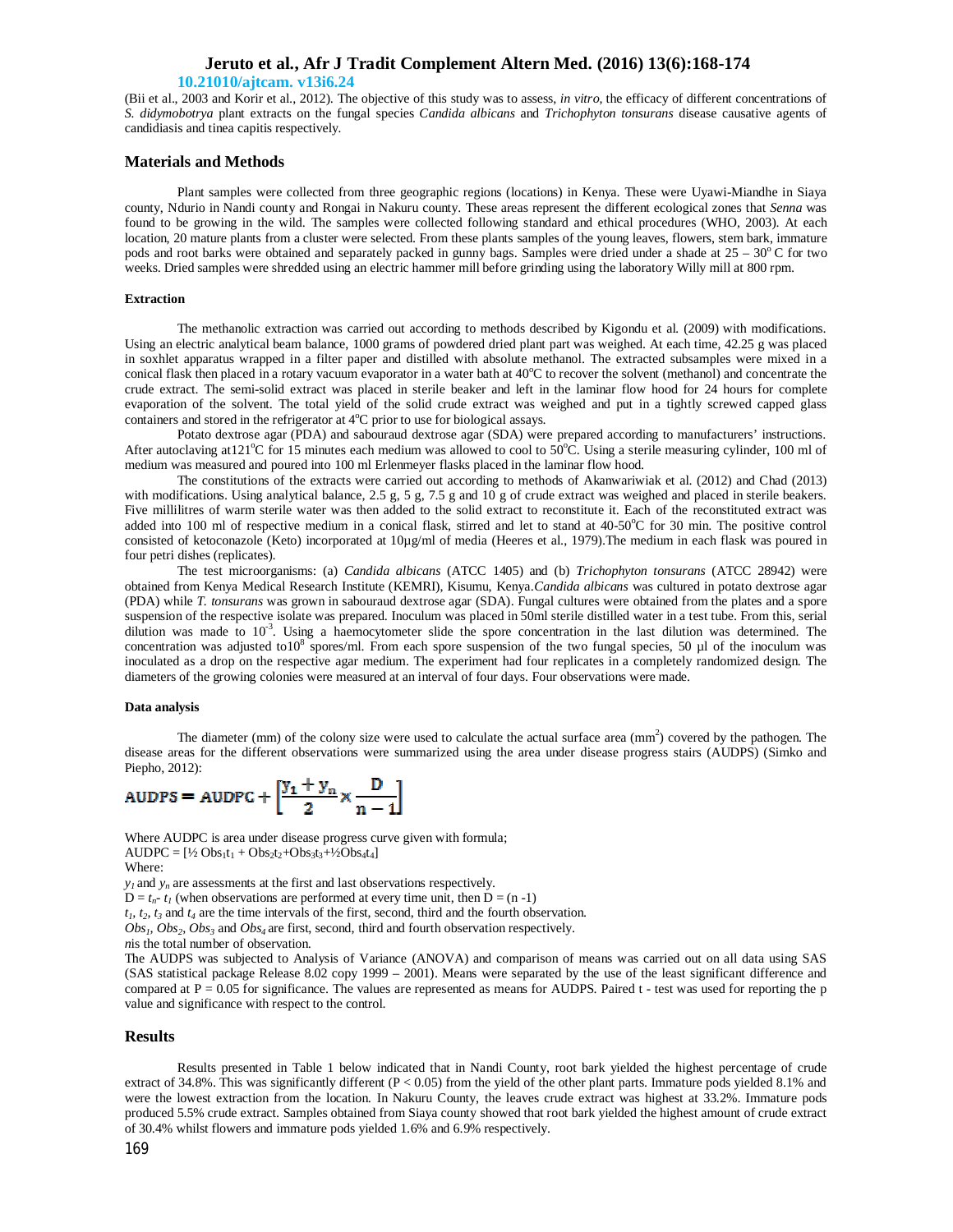### **10.21010/ajtcam. v13i6.24**

**Table 1:** The percentage (%) yield of crude extracts obtained from different plant parts of *S*. *didymobotrya* from three locations

| Location       |                   |                   |       |                   |      |  |  |
|----------------|-------------------|-------------------|-------|-------------------|------|--|--|
| Nandi          | Nakuru            | Siaya             | Mean  |                   |      |  |  |
| Plant part     |                   |                   |       |                   |      |  |  |
| Leaves         | 28.6c             | 33.2a             |       | 24.2 <sub>b</sub> | 28.7 |  |  |
| Root bark      | 34.8 a            | 20.1 <sub>b</sub> | 30.4a | 28.4              |      |  |  |
| Stem bark      | 31.4 <sub>b</sub> | 15.0c             |       | 24.5 <sub>b</sub> | 23.6 |  |  |
| <b>Flowers</b> | 12.4 d            | 14.4 d            | 1.6d  | 9.5               |      |  |  |
| Immature pods  | 8.1 e             | 5.5e              | 6.9c  | 6.8               |      |  |  |
| Mean           | 23.1              | 17.6              |       | 17.5              |      |  |  |

 $\overline{LSD} = 1.3$ 

Means followed by the same letter in a column are not significantly different  $(P > 0.05)$ .

### *Candida albicans*

Results presented in Table 2 indicated that the flower extracts from Siaya had the highest growth of colonies with a mean AUDPS of 3224.0. Those from Nandi had AUDPS of 1862.1 while Nakuru had 1720.1. These values were not significantly different. A similar trend was observed with stem bark samples in that Siaya plant samples had the highest AUDPS (1969.7) and Nakuru the lowest growth of colonies (950.2).The pods obtained Siaya, Nandi and Nakuru had mean colony AUDPS of 3101.8, 3023.4 and 2690.9 respectively. These observations were not significantly different  $(P > 0.05)$ . The leaves from Siaya had the highest growth of colonies with mean AUDPS of 2615.6 while leaves from Nandi had AUDPS of 2592.1.These values were not significantly different. The leaves from Nakuru had the lowest growth of colonies of 1840.0.A similar trend was observed with root bark samples. Siaya plant samples in had the highest AUDPS (1624.4) followed by Nandi samples (1514.6 and Nakuru with the lowest AUDPS of 931.5 (Table 2).

**Table 2**: The Area Under Disease Progress Stairs (AUDPS) of growth of *C*. *albicans* on culture media impregnated with different concentrations of *S*. *didymobotrya* obtained from different plant parts and locations

| Location            |        |   |        |              |                    |  |  |  |
|---------------------|--------|---|--------|--------------|--------------------|--|--|--|
| Siaya<br>Plant part | Nandi  |   | Nakuru |              |                    |  |  |  |
| Flowers             | 3224.0 | a | 1862.1 | $\mathbf{b}$ | 1720.1b            |  |  |  |
| Pods                | 3101.8 | a | 3023.4 | - a          | 2690.9 a           |  |  |  |
| Leaves              | 2615.6 | a | 2592.1 | a            | 1840.0 b           |  |  |  |
| Stem barks          | 1969.7 | a | 1133.9 | $\mathbf{b}$ | 950.2 <sub>b</sub> |  |  |  |
| Root barks          | 1624.4 | a | 1514.6 | a a          | 931.5 b            |  |  |  |
| Mean                | 2507.1 |   | 2025.2 |              | 1626.5             |  |  |  |

 $LSD = 445.5$ 

Means followed by the same letter in a row are not significantly different (P>0.05).

**Table 3:** The Area Under Disease Progress Stairs (AUDPS) of growth of *C. Albicans* on culture media impregnated with different concentrations of *S*. *didymobotrya* obtained from different plant parts

| 2.5     |                   | 5.0    |   | 7.5    |             | 10.0   |              | Ketoconazole          |
|---------|-------------------|--------|---|--------|-------------|--------|--------------|-----------------------|
|         |                   |        |   |        |             |        |              | (control)             |
|         |                   |        |   |        |             |        |              |                       |
| 3154.3  | a                 | 2812.5 | a | 2360.6 | - b         |        | - b          | 1855.7 a 0 a          |
| 3361.6a |                   | 2922.9 | a | 2833.5 | a           | 2697.3 | a            | 1878.4 a<br>0 a       |
| 2517.7  |                   | 2520.2 | a | 2466.8 | a           | 2273.7 | ab           | 1868.7 a<br>0 a       |
| 2491.6  | <sub>b</sub>      | 1344.8 | b | 1007.1 | $\mathbf c$ | 1102.8 | c            | 801.2<br>$b \theta a$ |
| 2584.2  | b                 | 1738.3 | b | 843.7  | c           | 803.7  | $\mathbf{c}$ | 114.3 c<br>0a         |
| 2821.9  |                   | 2267.7 |   | 1902.3 |             | 1772.8 |              | 1303.6<br>$\theta$    |
|         | Concentration (%) | $-b$   |   |        |             |        | 1986.3       |                       |

 $LSD = 445.5$ 

Means followed by the same letter in a column are not significantly different (p>0.05) using LSD

The negative control treatments had a mean range colony area colony growth range of 2491.6-3361.6 with mean colony area of 2821.9. There were no colony growths of *C*. *albicans* observed on plates inoculated with Ketoconazole at 10µg/ml. The media treated with 2.5, 5, 7.5 and 10%stem bark and root bark had lower colony growth as compared to the negative control (Table 3). The medium impregnated with 2.5% extract of stem bark and root bark had AUDPS of 1344.8 and 1738.3 respectively. These were not significantly different (P≥0.05). Leaves, flowers and immature pods had AUDPS range of 2520.2- 2812.5. At concentration 5%, the AUDPS for stem bark was 1007.1 whilst that of the root bark was 843.7. They were not significantly different (P≥0.05). The same trend was observed at concentration of 10%. Immature pods, leaves and flowers were not effective as from 2.5%, 5%, 7%, and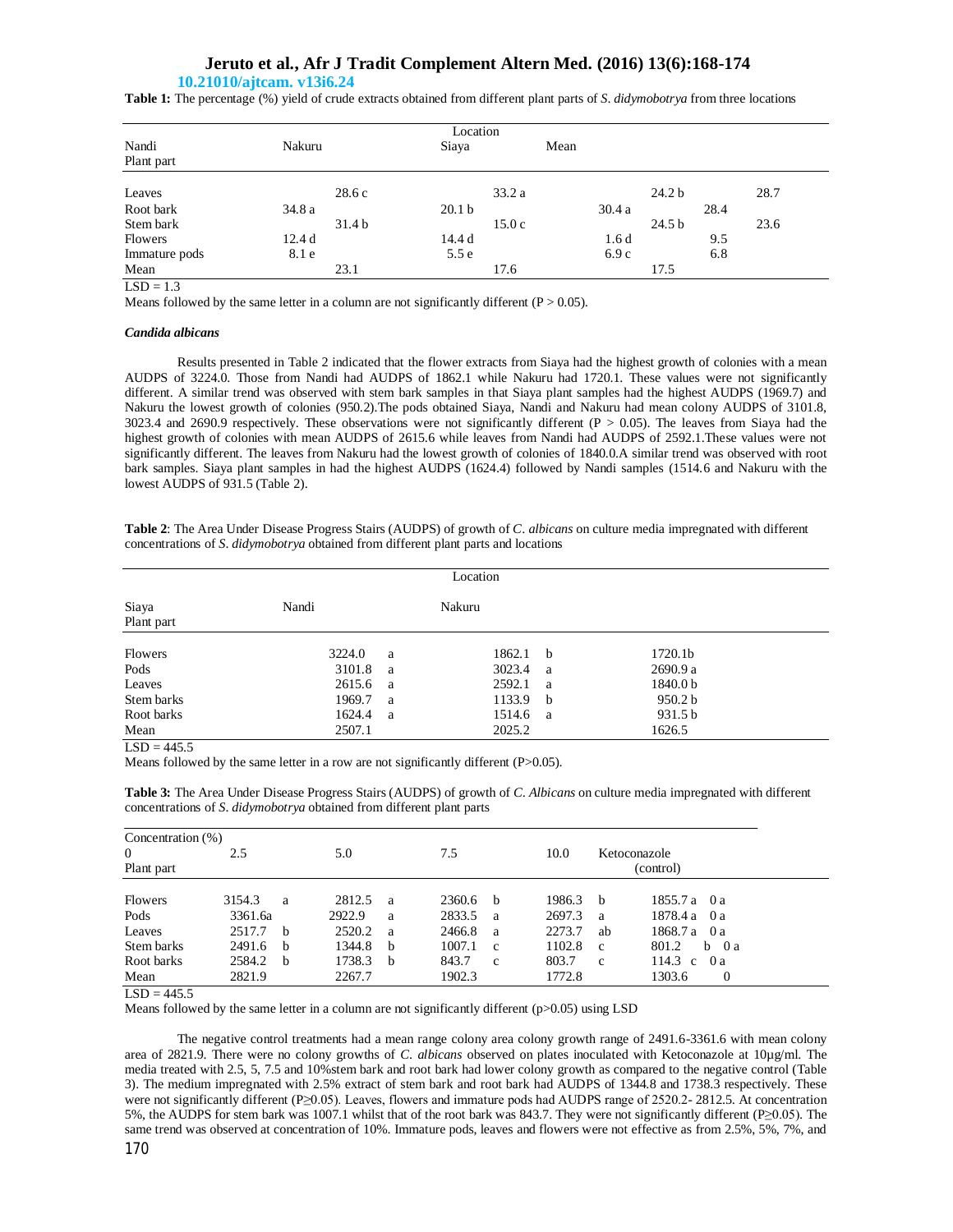## **10.21010/ajtcam. v13i6.24**

10% as compared to the control (Table 3) above. A decrease in colony size was observed in all extract treatments with increase in inoculum concentration.

### *Trichophyton tonsurans*

Results presented in Table 4 showed that from the samples collected in Nakuru county; the flower sample had the highest growth of colonies with a mean AUDPS of 4664.4 followed by Nandi sample with a mean 4603.4. The flowers from Siaya had the lowest growth of colonies with a mean AUDPS of 3273.0 which was significantly different from those of other areas. A similar trend was observed with leaf extracts though samples collected from Nandi county had the highest growth of colonies with mean AUDPS of 5426.7 followed by Nakuru samples (5242.3) while Siaya had the least with AUDPS of 4171.4. The pods from Nandi had the highest colony growth of 5639.8 while those from Siaya and Nakuru Counties were not significantly different with AUDPS values of 4964.2 and 4781.8 respectively. The stem bark samples from Nandi County had the highest AUDPS of 4831.4 followed Siaya samples (3467.6) and Nakuru with the lowest growth of colonies (2805.7). The root bark obtained from Siaya and Nandi had mean colony AUDPS of 2947.6 and 3367.9 respectively. These observations were not significantly different ( $P > 0.05$ ). The root bark from Nakuru had the lowest growth of colonies with mean AUDPS of 2649.2.

**Table 4:** The Area Under Disease Progress Stairs (AUDPS) of growth of *T*. *tonsurans* on culture media impregnated with different concentrations of *S. didymobotrya* obtained from different plant parts and locations

| Location            |        |             |        |              |          |  |  |
|---------------------|--------|-------------|--------|--------------|----------|--|--|
| Siaya<br>Plant part | Nandi  |             | Nakuru |              |          |  |  |
| <b>Flowers</b>      | 3273.0 | $\mathbf b$ | 4603.4 | <sub>a</sub> | 4664.4 a |  |  |
| Pods                | 4964.2 | h           | 5639.8 | a            | 4781.8 b |  |  |
| Leaves              | 4171.4 | b           | 5426.7 | - a          | 5242.3 a |  |  |
| Stem bark           | 3467.6 | b           | 4831.4 | - a          | 2805.7 c |  |  |
| Root bark           | 2947.6 | a           | 3367.9 | <sub>a</sub> | 2649.2 b |  |  |
| Mean                | 3764.8 |             | 4773.8 |              | 4028.7   |  |  |

 $LSD = 653.5$ 

Means followed by the same letter in a row are not significantly different (P>0.05) using LSD

The results in Table 5 indicated that the negative control (0%) had a mean range colony area of colony growth of 13124.2- 15834. with mean colony area of 14555.0. The media treated with concentrations of 2.5% of root bark extract showed the lowest growth of 778.0 while the stem bark had the second lowest growth of 2673.2. Immature pods, leaves and flower extracts had lower colony growths as compared to the negative control. The same trend was observed at 5%. Media impregnated with 5% of stem and root bark extracts showed no growth of *T. tonsurans.* There was no colony growth on media impregnated with 7.5 and 10% concentration of all the plant parts extracts (flowers, pods, leaves, stem and root barks). No colony growth was observes on media treated with Ketoconazole.

**Table 5:** The Area under Disease Progress Stairs (AUDPS) of growth of *T*. *tonsurans* on culture media impregnated with different concentrations of *S*. *didymobotrya* obtained from different plant parts

| $\mathbf{0}$<br>Plant part                                         | 2.5                                                                                                 | 5.0                                         |                                      | Concentration (%)<br>7.5        |                                      | 10.0     | Ketoconazole        | (control)                       |          |  |
|--------------------------------------------------------------------|-----------------------------------------------------------------------------------------------------|---------------------------------------------|--------------------------------------|---------------------------------|--------------------------------------|----------|---------------------|---------------------------------|----------|--|
| <b>Flowers</b><br>Pods<br>Leaves<br>Stem bark<br>Root bark<br>Mean | 13124.2 d 5664.8<br>15020.4 ab<br>14632.4 bc<br>15834.8 a2673.2<br>14163.1 c778.0<br>14555.0 4713.5 | <sub>b</sub><br>6829.8<br>7621.8<br>c<br>-d | 2112.3<br>a<br>a<br>0<br>0<br>1677.0 | h<br>3792.7<br>2479.7<br>c<br>c | 0a<br>a<br>h<br>0a<br>0a<br>$\theta$ | 0a<br>0a | 0a<br>0a<br>0a<br>0 | 0a<br>0a<br>0a<br>0a<br>0a<br>0 | 0a<br>0a |  |

 $LSD = 653.5$ 

Means followed by the same letter in a column are not significantly different (P>.0.05) using LSD

### **Discussions Extraction of bioactive plant crude extracts**

Many plant species have been investigated for antimicrobial activity. Other authors have shown that some plant extracts were used in the management of skin diseases within traditional communities possess antioxidant, haemostatic, analgesic properties as well as immune stimulating activities (Inngjerdingen et al., 2004; Houghton et al., 2005). Figueiredo et al. (2008) stated that mixtures of volatiles and essential oils are slightly soluble in water and highly soluble in organic solvents. Nyaberi et al. (2013) used methanol, chloroform and water to extract phytochemicals from stem charcoal of *S*. *didymobotrya*. They used cold extraction method and found that methanol was a better extracting solvent of non-medium polar plant compounds than chloroform. Water had the least capability therefore, recommending the use of methanol as a solvent rather than water. Nkere and Iroegbu, (2005) in their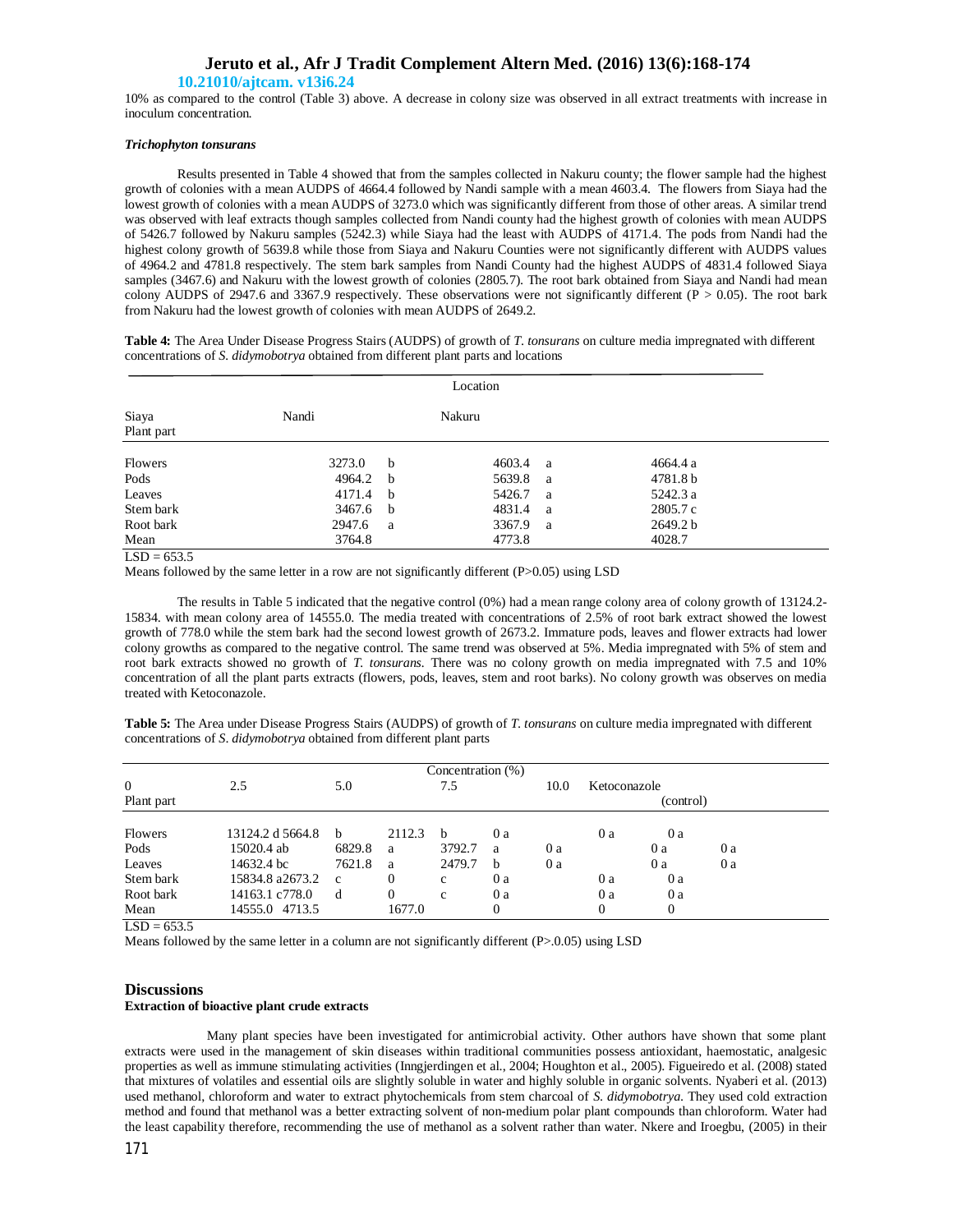### **10.21010/ajtcam. v13i6.24**

studies found also that methanol was a better solvent on *Picralima nitida* stem bark extracts. Korir et al. (2012) also found that methanol extracts of the stem bark of *S*. *didymobotrya* yielded higher crude extracts as compared to other organic solvents. Traditional healers use cold water extraction methods to extract the active ingredients from medicinal plants for their use. It is most likely that this method of extraction is not as efficient and they may be extracting less of the active ingredients from the plant parts. In this study we used methanolic extraction method which also enabled us to precisely determine the extract concentrations used unlike when water is used for extraction.

### *C. albicans*

*C*. *albicans* is a yeast (fungus) that causes candidiasis. This yeast can live as harmless commensal in many different body locations like the skin, in the intestines and in the vagina, and is carried in almost half of the population (Van Wyk et al., 2002). However, in response to a change in the host environment, *C*. *albicans* can convert from a benign commensal into a disease-causing pathogen, causing infections in the oral, gastrointestinal and genital tracts. Results presented in Table 2 indicated that the efficacy of the extracts obtained from the different regions did not vary very much. Studies carried out by Pascaline Jeruto (unpublished data) indicated that *S. didimobotrya* populations collected from Siaya, Nakuru and Nandi counties did not vary phenotypically. Results presented in Tables 3 and 6 indicated that at 10% extract concentration none of the plant parts extracts reduced the pathogen colony size by 95%. This means that *S. didymobotrya* plant extracts were not effective against *C. albicans* at the concentrations tested. There were indications that with increased concentrations the AUDPS decreased especially with stem and root barks. There is need to test these extracts at higher dosages above 10%. Other medicinal plants have been found to have effective activity against *C. albicans*. The dichloromethane (DCM): methanol (1: 1) extracts of *Phyllanthus amarus* and *Phyllanthus odontadenius* have been reported with strong antimicrobial activity against *C*. *albicans* (Njoroge et al., 2012).

Decoctions of the leaves of *Dodonaea viscosa* var. *angustifolia* (hop bush) have been used for the treatment of oral infections (Van Wyk et al., 2002; Patel and Coogan, 2008). *Glycyrrhiza glabra* (liquorice) and *Polygala senega (Seneca snakeroot)*  are used extensively in Europe as treatment for oral candidiasis as both plants as been reported to contain saponins compounds known to possess antifungal activity (Van Wyk et al., 2009). Flavonoids isolated from *Eysenhardtia texana* and *Termanalia bellerica* have been reported to possess antifungal activity against *Candida albicans* (Cushnie and Lamb, 2005). Possibly *S. didymobotrya* extracts did not have sufficient amount of these biochemical agents to be effective against *C. albicans*. More studies need to be carried out to determine the quantities of the biochemical in the plant parts.

**Table 6:** The mean Area under Disease Progress Stairs (AUDPS), the 95% and 99% reductions of the mean colony sizes of the four test organisms

| Test organism                | Mean colony size | 95%<br>reduction<br>in l | 199% reduction in mean |
|------------------------------|------------------|--------------------------|------------------------|
|                              |                  | mean colony size         | colony size            |
| Candida albicans             | 2823.1           | 141.2                    | 28.2                   |
| <i>Trichophytontonsurans</i> | 14555.0          | 727.8                    | 145.6                  |

#### *T. tonsurans*

Tinea capitis (also known as "Herpes tonsurans", "Ringworm of the hair," "Ringworm of the scalp," "Scalp ringworm", and "Tinea tonsurans") is a worldwide problem fungal infection (dermatophytosis) of the scalp. The disease is primarily caused by dermatophytes in the *Trichophyton* and *Microsporum* genera that invade the hair shaft. Studies carried out by Ayaya et al (2001) in Western and Rift Valley regions of Kenya showed that the prevalence of tinea capitis in primary schools was prevalent. The most common cause of tinea capitis was *T. tonsurans*. It is primarily a disease in young children where, males are more infected than females.This may be due to shortness of the hair, which facilitates easy reach of the fungal spores to the scalp.

Several pharmaceutical drugs have been used in tinea treatment which is subjected to a confirmatory test by microscopy/culture. Drugs like terbinafine 250mg, nystatin, and use of selenium or ketoconazole shampoo. Oral antifungal agents like terbinafine, fluconazole and itraconazole are used in treatment of tinea capitis. Griseofulvin is known as the gold standard therapy for tinea capitis and its efficacy is decreasing with time (Shemer et al, 2012). Results presented in this study indicated that immature pods extracts reduced the colony size by 100% at the concentration of 10%. Leaves and flower extracts reduced the colony size by 100% at the concentration of 7.5% (Tables 4 and 6). Root bark and stem bark extracts reduced the colony size by 100% at the concentrations of 7.5% and 5% respectively indicating that these plant parts had higher concentrations of the biochemical agents that were effective against *T. tonsurans*. The root extract was the best in suppression of colony growth and the immature pods extract was the least effective. These results show that *S. didymobotrya* can be used in management of diseases cause by *T. tonsurans* and related species. Pharmacological studies by various groups of investigators have shown that *S. didymobotrya* possesses significant biological activity, such as antibacterial, antibiofilm, antifungal and antioxidant properties. The antimicrobial activity of plant extracts can be attributed to not only a single bioactive principle but also due to the combined action of other compounds (Sunayana et al, 2003). Other authors have shown that some plant extracts used in management of skin diseases in traditional communities' possess antioxidant, haemostatic, analgesic properties as well as immune stimulating activities (Inngjerdingen et al., 2004; Houghton et al., 2005).

*S. didymobotrya* stem bark and root barks have shown effective antimicrobial activities against *T. tonsurans* at low dosages. There is need to carry our research on these plant part extracts to identify the active phytochemicals that contribute to their high efficacies as compared to leaf, flower and immature pods extracts. On the conservation front, harvesting of these plant parts may lead to depletion of *S. didymobotrya* because they are potentially destructive unlike harvesting of the leaves, flowers and immature pods that regenerate every season. Research should focus on the concentration of the active ingredients in the leaves, flowers and immature pods so as to increase their efficacy. It was observed that *S. didymobotrya* plant extracts were not relatively effective against *Candida albicans*.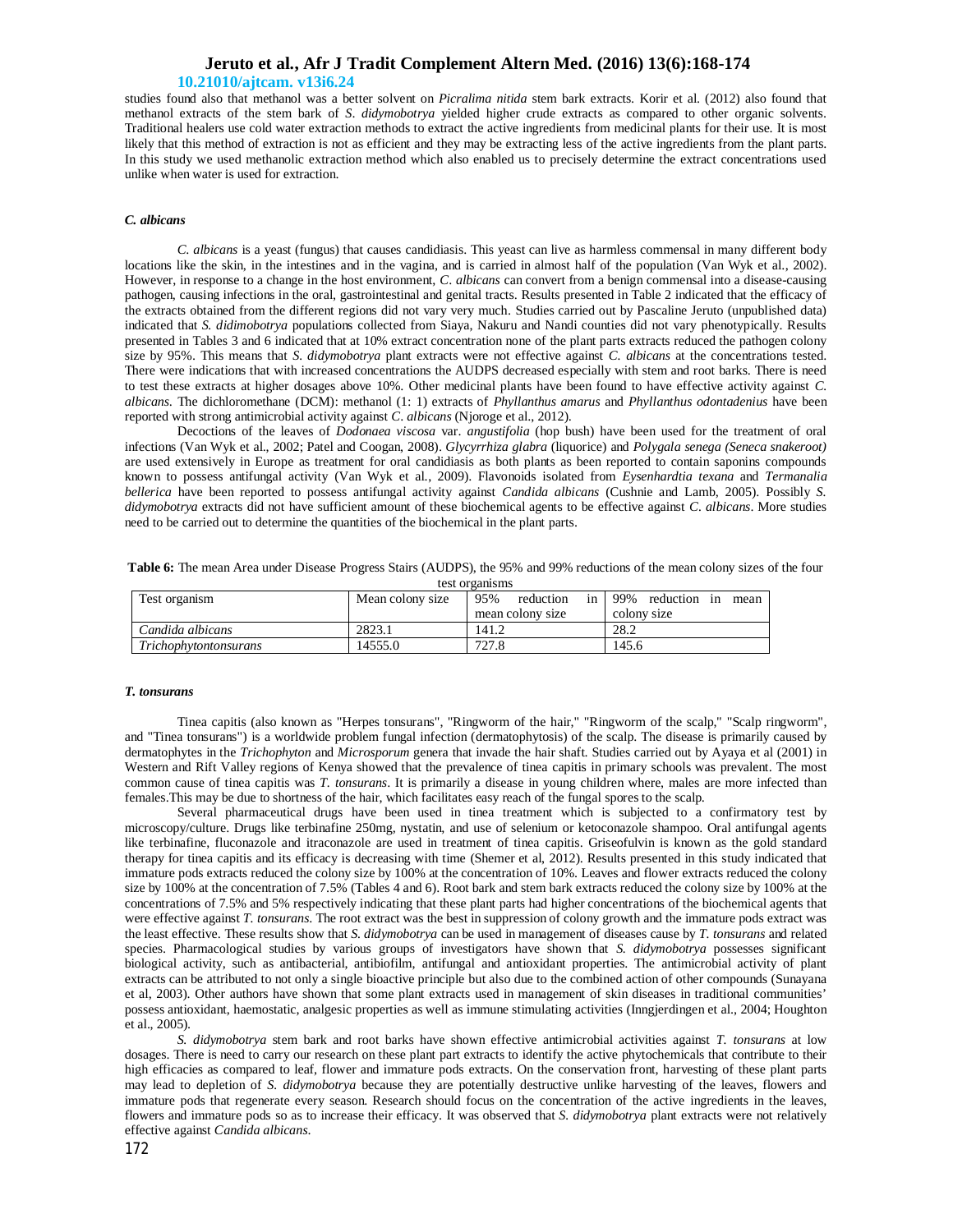**10.21010/ajtcam. v13i6.24**

### **Acknowledgements**

We acknowledge the financial support by DeutscherAkademischerAustauschdienst (DAAD) through in-country scholarship and the National Commission for Science, Technology andInnovation (NACOSTI) through the Women Scientist Program Call II. The Kenya MedicalResearch Institute - Kisumu enabled us carry out this research by making available the test microorganism. We highly appreciate the assistance of Prof. Netondo and Prof. Mang'uro of Maseno University for allowing us to use the laboratory facilities at the Department of Botany and Department of Chemistry respectively. We wish to thank the technical staff of both laboratories for their technical support and also our colleagues at Jaramogi Oginga Odinga University of Science and Technology collaborators who accorded us moral support and assistance during the study. We thank all local communities in Nandi, Nakuru and Siaya counties

## **References**

- 1. Adongo S. O., Murungi, J. Wanjala, R. and Ndegwa, F. (2012). Analysis of selected essential elements of medicinal plants used by Chuka community, Tharaka Nithi County, Kenya. The Sci J of Sci and Tech, Special issue: 87 - 94.
- 2. Akanwariwiak, W. G., Addo Fordjour, P. and Musah, A. A. (2012). Effects of combining crude ethanolic extract of *Jatropha curcus* L. leaf and some antibiotics against some selected microorganisms. Global J of Res on Med Plants and Indigenous Med, 1 (5): 140 - 148.
- 3. Ayaya, S.O., Kamar, K.K. and Kakai, R. (2001). Aetiology of tineacapitis in school children. E.A. Med J 78:531-535.
- 4. Bhadauria, S. and Kumar, P. (2011). *In vitro* antimycotic activity of some medicinal plants against human pathogenic dermatophytes. Indian J of Fund and Appl Life Sci, 1 (2): 1 - 10.
- 5. Bii, C., Ouko, T. T. and Kumon, K. (2003). The medicinal plants used among the Kipsigis community of Kenya and their potential use for management of opportunistic fungal infections. 24<sup>th</sup> African Health Sciences Congress. Challenges and strategies in combating health problems in Africa, towards development efforts. EHNRI / AU / AFHES / W. H. O, Addis Ababa, Ethiopia. Sept 28 - Oct 2, Abstract 96, p 56.
- 6. Chad, B. (2013). Antibacterial effect of garlic (*Allium sativum*) and ginger (*Zingiber officinale*) against *Staphylococcus aureus*, *Salmonella typhi*, *Escherichia coli* and *Bacillus aureus*. J of Microb, Biotech and Food Sci, 2 (4): 2481 - 2491.
- 7. Cherono, S. and Akoo, A. (2011, July 5). Kenya: Mursik not too sweet for plant. Daily Nation, p. 11
- 8. Cushnie, T. P. T. and Lamb, A. J. (2005). Antimicrobial activity of flavonoids. Int. J of Antimicrobiological Agents, 26: 343 356.
- 9. Figueiredo, A. C., Barroso, J. G., Pedro, L. G. and Scheffer, J. J. C. (2008). Factors affecting secondary metabolites production in plants: volatile components and essential oils. Flavour and Fragrance J, 23: 213 - 226.
- 10. Gabriel Kigen, Alice Maritim, Fatuma Some, John Kibosia, Hillary R. (2016). Ethnopharmacological survey of the medicinal plants used in Tindiret, Nandi County, Kenya. Afr J Tradit Complement Altern Med., 13(3):156-168
- 11. Gachathi, F. (1989). *Kikuyu botanical dictionary of plant names and uses*. Nairobi; Kenya: AMREF.
- 12. Heeres, J., Backx, L. J., Mostmas, J. H. and Van Cutsem, J. (1979). Antimycoticimadazoles part 4. Synthesis and antifungal activity of ketoconazole, a new potent orally active broad-spectrum antifungal agent. J of Med Chem 22 (8): 1003 - 1005.
- 13. Houghton, P.J., Hylands, P.J., Mensah, A.Y., Hensel, A., Deters, A.M. (2005). *In vitro* tests and ethnopharmacological investigations: wound healing as an example. J Ethnopharm.100:100-107.
- 14. Humphries, J. M. and Hughes, S. J. (2006). Pharmaceutical, nutraceutical and industrial potential of temperate legumes. CRC Salinity Bulletin. No.1.
- 15. Inngjerdingen, K., Nergard, C.S., Diallo, D., Mounkoro, P.P., Paulsen, B.S. (2004). An ethnopharmacological survey of plants used for wound healing in Dogonland, Mali, West Afr. J Ethnopharmacol. 92:233-244.
- 16. Javaid, Sp. C. A. and Akhtar, R. (2015). Antifungal activity of methanolic root extract of withania sommnifera against Fusarium oxysporum F. Afr J Tradit Complement Altern Med. 12(5):22-27
- 17. Kamatenesi Mugisha, M., Oryem Origa, H., Odyek, O. and Makawiti, W., (2008). Medicinal plants used in the treatment of fungal and bacterial infections in and around Queen Elizabeth Biosphere Reserve, Western Uganda. Afr J of Ecol, 46 (Suppl. 1): 90 - 97.
- 18. Kareru, P. G., Kenji, G. M., Gachanja, A. N., Keriko, J. M. and Mungai, G. (2007 a). Traditional medicines and healing methods among Embu and Mbeere peoples of Kenya: Afr J of Trad, Comp and Alt. Med, 4 (1): 75 - 86.
- 19. Kareru, P. G., Kenji, G. M., Gachanja, A. N., Keriko, J. M. and Mungai, G. (2007 b). Traditional medicines among the Embu and Mbeere peoples of Kenya. Afr J of Trad, Comp and Alt. Med, 1: 75 – 86.
- 20. Kigondu, E. V. M., Rukunga, G. M., Keriko, J. M., Tonui, W. K. and Gathirwa, J. W. (2009). Anti parasitic activity and cytotocity of selected medicinal plants from Kenya. J. of Ethnopharm, 123: 504 - 509.
- 21. Korir, R. K., Mutai, C., Kiiyukia, C. and Bii, C. (2012). Antimicrobial activity and safety of two medicinal plants traditionally used in Bomet district of Kenya. Res. J of Med Plant, 1 - 13. ISSBN 1819 – 3455 / DOI: 10.3923 / rjmp.2012.
- 22. Muregi, F. W., Chhabra, S. C., Njagi, E. N. M., Langat Thoruwa, C. C., Njue, W. M., Orago, A.S. S., Omar, S. A. and Ndiege, I. O. (2004). Anti - plasmodial activity of some Kenyan medicinal plant extracts singly and in combintion with chloroquine. Phytother Res, 18: 379 - 384.
- 23. Nyaberi, M. O., Onyango, C. A., Mathoko, F. M. Maina, J. M.,Makobe, M. and Mwaura, F. (2013). Bioactive fractions in the stem charcoal of *Senna didymobotrya* Freasen Irwin and Barney used by pastoral communities in West Pokot to preserve milk. Nat Resource Mang: 16: 980 - 985.
- 24. Njoroge, A. D., Anyango, B. and Dossaji, S. F. (2012). Screening of *Phyllanthus* species for antimicrobial properties. Chem Sci J, 56: 1 - 11.
- 25. Njoroge, G. N. and Bussmann, R. W. (2006). Herbal usage and informant consensus in ethnoveterinary management of cattle diseases among the Kikuyus (Central Kenya). J. of Ethnopharm, 108 (3): 332 - 339.
- 26. Nkere, C. K. and Iroegbu, C. U. (2005). Antibacterial screening of the root, seed and stem bark extracts of *Picralima nitida*. Afri J of Biotech, 4 (6): 522 - 526.